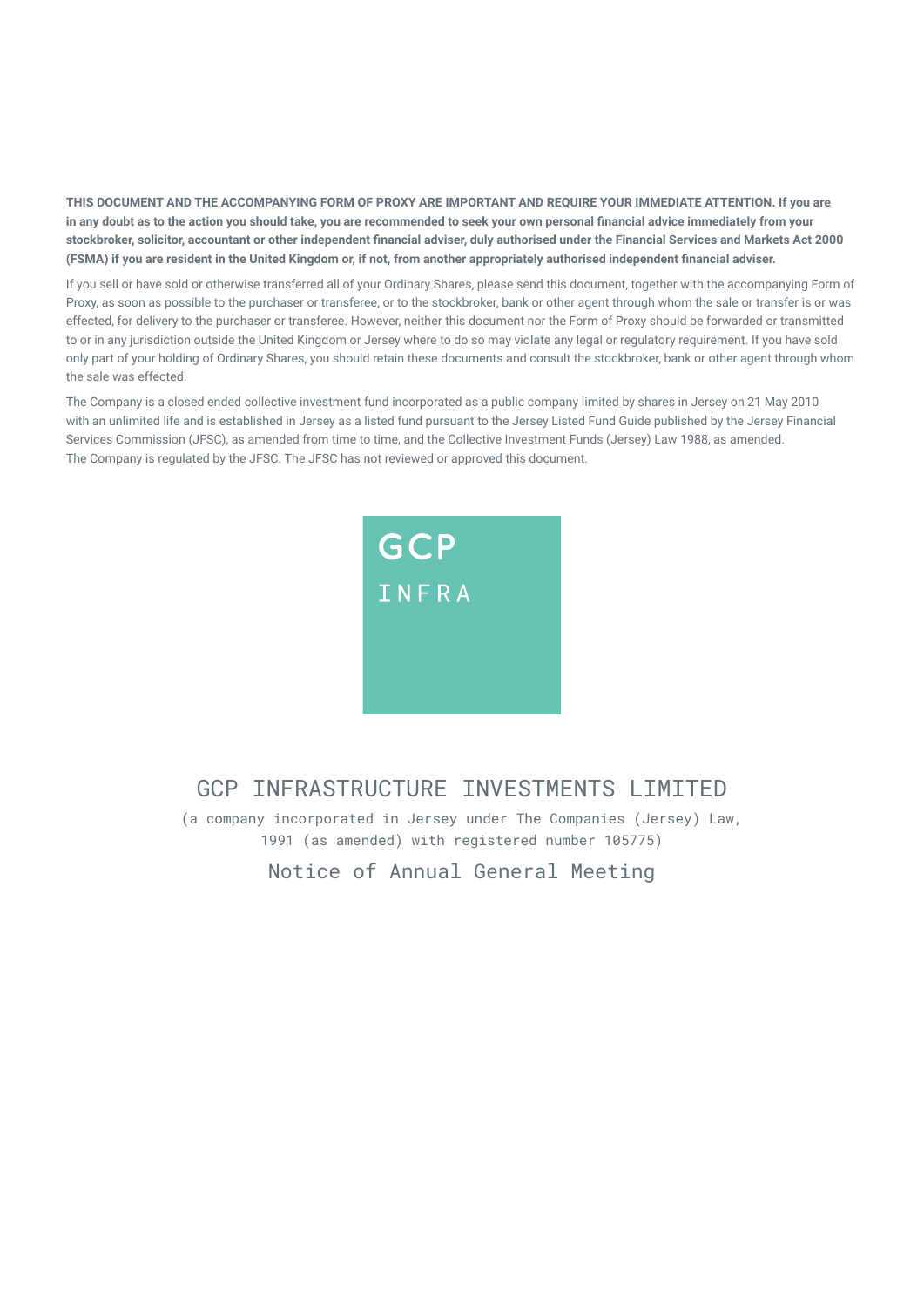Notice of the Annual General Meeting of GCP Infrastructure Investments Limited to be held at 12 Castle Street, St Helier, Jersey JE2 3RT at 11.00 a.m. (GMT) on 14 February 2019, is set out at the end of this document.

Shareholders are requested to return the Form of Proxy accompanying this document. To be valid, the Form of Proxy must be completed and signed in accordance with the instructions detailed in the Form of Proxy and returned so as to be received by Link Market Services (Jersey) Limited, 12 Castle Street, St Helier, Jersey JE2 3RT as soon as possible but in any event so as to arrive not later than 11.00 a.m. (GMT) on 12 February 2019.

If you are a member of CREST, you may be able to make a proxy appointment or instruction using CREST, such CREST Proxy Instruction to be received by no later than 11.00 a.m. (GMT) on 12 February 2019. Further details can be found in the notes to the Notice of Annual General Meeting under the heading "CREST Members".

The completion and return of a Form of Proxy or completing and transmitting a CREST Proxy Instruction will not prevent you from attending and voting at the Annual General Meeting in person if you wish (and are so entitled).

**Your attention is drawn to the letter from the Chairman of the Company on page 3 of this document, which includes a recommendation from the Board that you vote in favour of the Resolutions to be proposed at the Annual General Meeting.** 

| <b>KEY TIMES AND DATES</b>                                   |                                      |
|--------------------------------------------------------------|--------------------------------------|
| Latest time and date for receipt of Forms of Proxy           | 11.00 a.m. (GMT) on 12 February 2019 |
| Latest time and date for receipt of CREST Proxy Instructions | 11.00 a.m. (GMT) on 12 February 2019 |
| Annual general meeting                                       | 11.00 a.m. (GMT) on 14 February 2019 |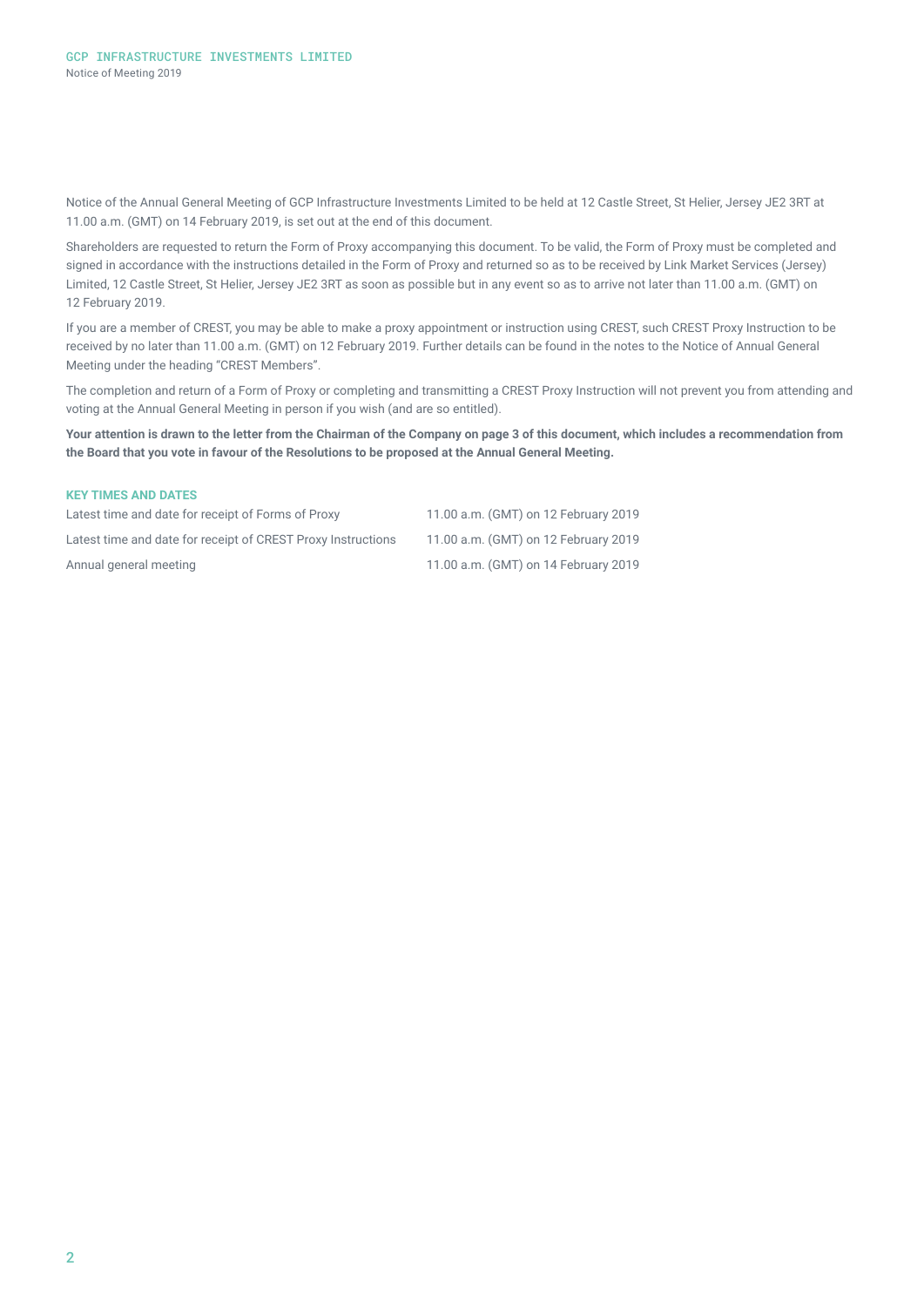# LETTER FROM THE CHAIRMAN OF GCP INFRASTRUCTURE INVESTMENTS LIMITED

(a company incorporated in Jersey under The Companies (Jersey) Law 1991 (as amended) with registered number 105775) Registered Office: 12 Castle Street, St Helier, Jersey JE2 3RT

## **Directors (all non-executive):**

Ian Reeves CBE (Chairman) Clive Spears David Pirouet Julia Chapman Michael Gray Paul de Gruchy

8 January 2019

Dear Shareholder,

## **NOTICE OF ANNUAL GENERAL MEETING**

I am pleased to send to you the notice of the Company's Annual General Meeting ("AGM"), which is being held at 12 Castle Street, St Helier, Jersey JE2 3RT at 11.00 a.m. (GMT) on 14 February 2019.

The following Resolutions will be proposed as Ordinary Resolutions at the AGM:

- **Resolution 1:** to adopt the Report of the Directors and the audited financial statements of the Company for the year ended 30 September 2018;
- **Resolution 2:** to approve the Directors' remuneration report (a copy of which can be obtained from the Company Secretary at 12 Castle Street, St Helier, Jersey, JE2 3RT);
- **Resolution 3:** to re-elect Ian Reeves CBE as a director of the Company;
- **Resolution 4:** to re-elect Clive Spears as a director of the Company;
- **Resolution 5:** to re-elect Paul de Gruchy as a director of the Company;
- **Resolution 6:** to re-elect David Pirouet as a director of the Company;
- **Resolution 7:** to re-elect Michael Gray as a director of the Company;
- **Resolution 8:** to re-elect Julia Chapman as a director of the Company;
- **Resolution 9:** to re-elect Clive Spears as Senior Independent Director;
- **Resolution 10:** to approve the Company's dividend policy;
- **Resolution 11:** to re-appoint KPMG Channel Islands Jersey Limited ("KPMG") as auditors of the Company;
- **Resolution 12:** to authorise the Audit and Risk Committee, for and on behalf of the Board, to determine the remuneration of KPMG; and
- **Resolution 13:** to authorise the Company to hold Ordinary Shares purchased pursuant to the authority granted under Resolution 14 as treasury shares.
- The following Resolutions will be proposed as Special Resolutions at the AGM:
- **Resolution 14:** to authorise the Company to purchase its own shares; and
- **Resolution 15:** to authorise the Directors to allot and issue up to 87,673,884 Ordinary Shares, (representing approximately 10 per cent. of the Ordinary Shares in issue as at the Latest Practicable Date), as if the pre-emption rights in the Articles did not apply.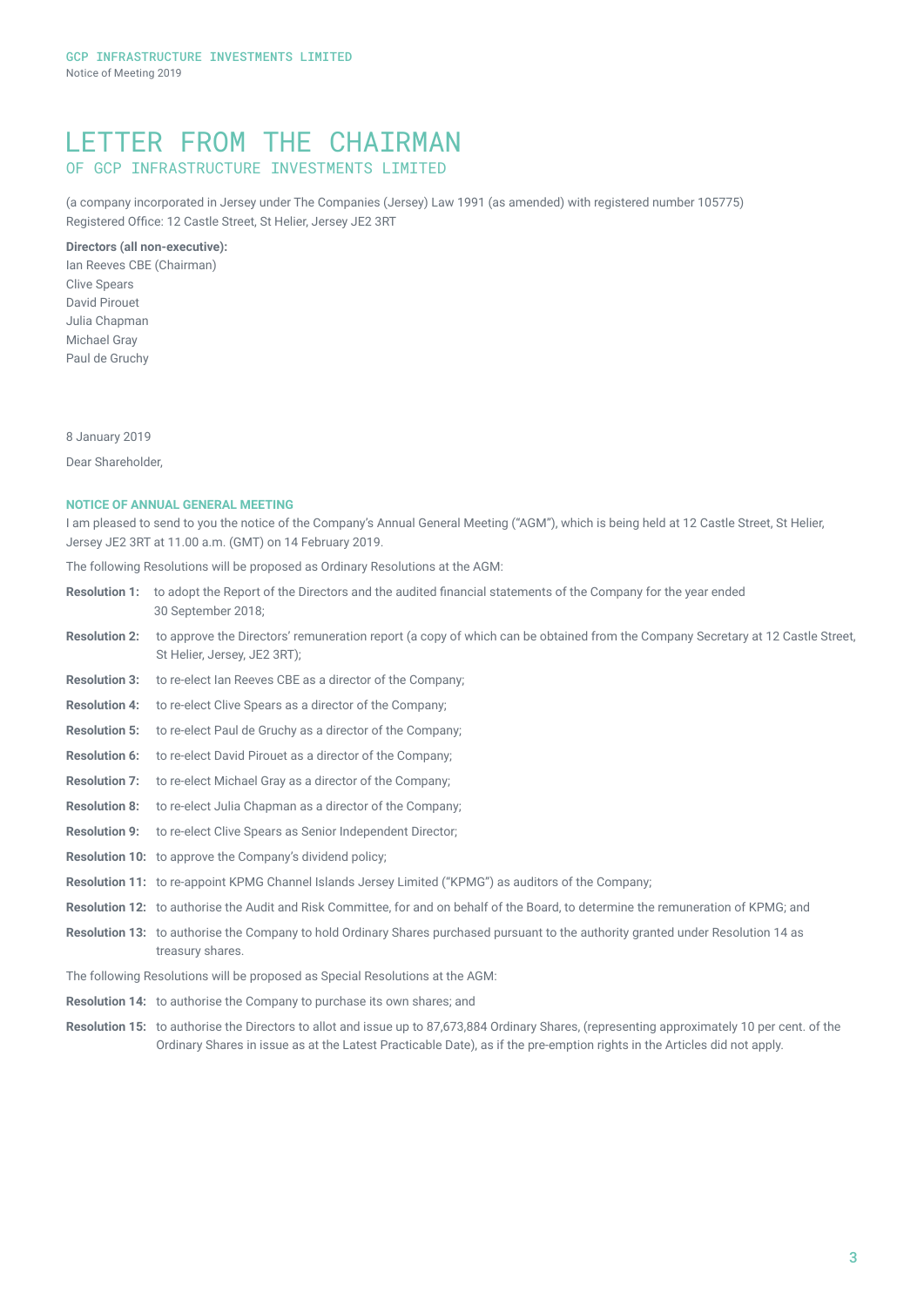# LETTER FROM THE CHATRMAN CONTINUED OF GCP INFRASTRUCTURE INVESTMENTS LIMITED

Below is an explanation in respect of some of the Resolutions to be proposed at the AGM:

# ORDINARY RESOLUTIONS

**Resolutions 1 to 13 (inclusive) are all proposed as Ordinary Resolutions. Ordinary Resolutions each require a simple majority of votes cast at the AGM in order to be passed.**

### **Remuneration Report (Resolution 2)**

Although it is not a requirement under Companies Law to have the annual report on remuneration approved by shareholders, the Board believes that as a company whose shares are listed on the main market of the London Stock Exchange it is good practice to do so.

The annual remuneration report provides details on Directors' remuneration during the year and is subject to an advisory shareholder vote, however, no Director's remuneration is conditional upon passing Resolution (2).

#### **Re-election of Directors (Resolutions 3 to 9 inclusive)**

The Board consists of six Directors, all of whom are non-executive and are considered to be independent. Under the provisions of the Company's Articles, the Directors retire by rotation with one-third of the Directors submitting themselves for election at each AGM. The Board recognises that, as a FTSE 250 Company and in line with good corporate governance set out in the AIC Code, all Directors should put themselves forward for re-election every year.

The Directors' biographical details are set out below for your information:

## **Ian Reeves CBE, CCMI, FCInstCES, FRSA, FINSTD (Chairman)**

Ian Reeves CBE, a Jersey resident, is an entrepreneur, international businessman and advisor. He is Chairman of the Estates and Infrastructure Exchange Limited and of ALT Financial Group Limited, Senior Independent Director of Triple Point Social Housing REIT plc, and visiting Professor of Infrastructure Investment and Construction at Alliance Manchester Business School, the University of Manchester. He was made a Commander of the Most Excellent Order of the British Empire (CBE) in 2003 for his services to business and charity. Ian has served as a Director since 15 June 2010.

#### Clive Spears ACIB, MCISI

Clive Spears, a Jersey resident, is a career qualified corporate banker with 32 years' experience with the Royal Bank of Scotland Group of which the last 18 years were spent in Jersey until retirement in 2003. Relevant experience has spanned Corporate Finance, Treasury Products, Global Custody and Trust & Fund Administration. Listed company appointments include Invesco Perpetual Enhanced Income Fund and AIM listed ESO plc. Clive also has wide coverage in the private equity sector across a number of Nordic Capital and Intermediate Capital Group structures. He is currently also a director of Jersey Finance Limited, the promotional body for the finance sector in Jersey. Clive has served as a Director since 7 February 2014.

## Paul De Gruchy

Paul De Gruchy, a UK resident, is a qualified Jersey Advocate with 20 years' experience in financial services law. Mr De Gruchy was previously the Head of Legal for BNP Paribas Jersey within the UK offshore area. He has extensive experience in the financial services sector, in particular in the area of offshore funds. He has held senior positions at the Jersey Economic Development Department where he was the Director responsible for finance industry development and the Jersey Financial Services Commission (the regulator of the Company). Paul is a graduate of Queens' College, Cambridge. Paul has served as a Director since 7 February 2014.

### David Pirouet FCA

David Pirouet, a Jersey resident, is a qualified accountant. He was an audit and assurance partner for 20 years with PwC CI LLP until he retired in June 2009. He specialised in the financial services sector, in particular in the alternative investment management area. Since retiring from PwC CI LLP, David serves on the board of a number of privately held investment entities. David has served as a Director since 15 June 2010.

#### Michael Gray FCIBS, AMCT, DIP IoD

Michael Gray, a Jersey resident, is a qualified corporate banker and corporate treasurer. Michael was most recently the Regional Managing Director, Corporate Banking for RBS International, based in Jersey but with responsibility for The Royal Bank of Scotland's Corporate Banking Business in the Crown Dependencies and British Overseas Territories.

In a career spanning 31 years with The Royal Bank of Scotland Group plc, Michael has undertaken a variety of roles including that of an auditor and has extensive general management and lending experience across a number of industries. He is also a non-executive director of Jersey Finance Limited, the promotional body for the finance sector in Jersey and of a main market listed company, JTC Plc. Michael was appointed as a Director on 1 October 2015.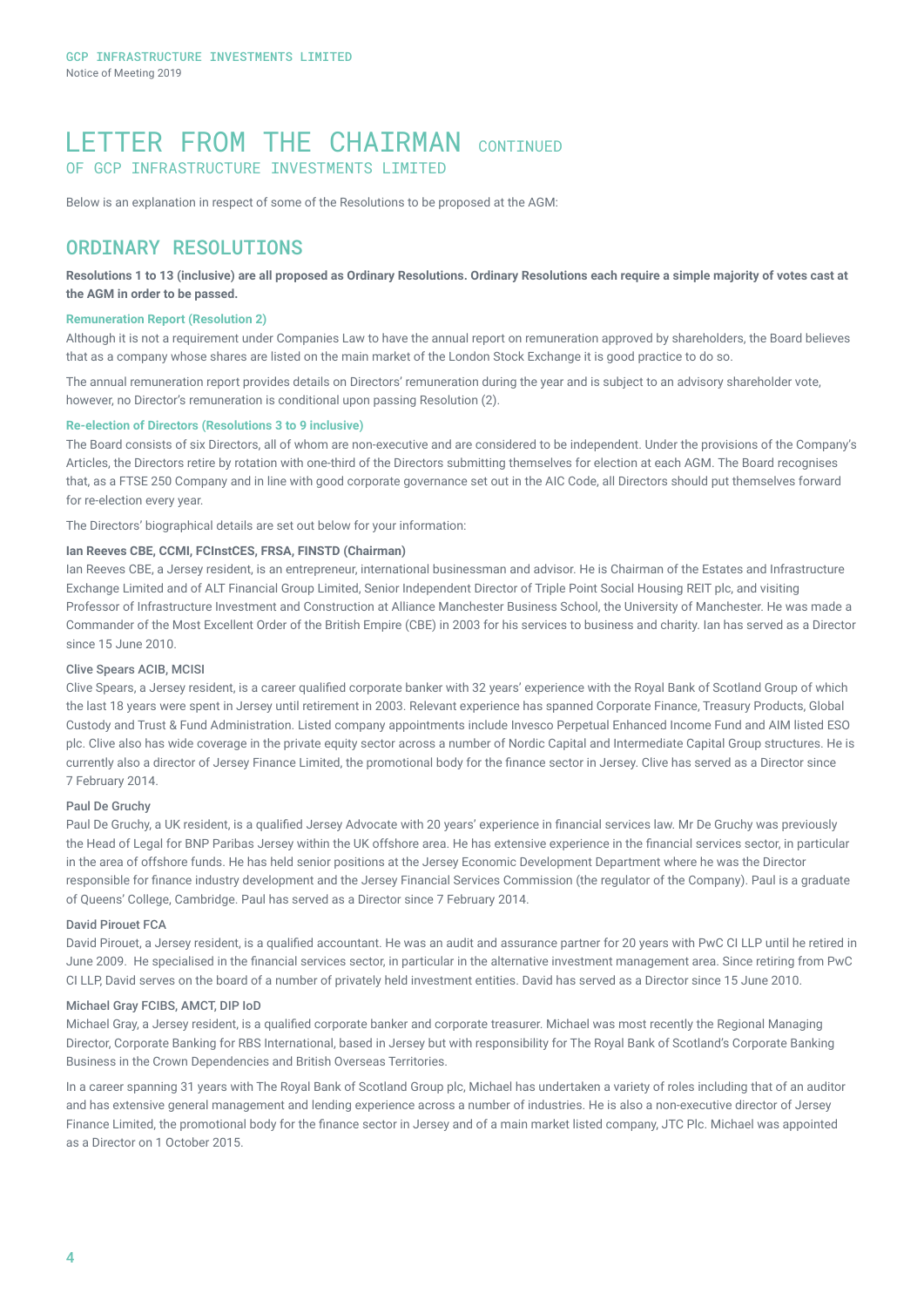#### Julia Chapman

Julia Chapman, a Jersey resident, is a solicitor qualified in England & Wales and Jersey with over 25 years' experience in the investment fund and capital markets sector. Having trained with Simmons & Simmons in London, Julia moved to Jersey to work for Mourant du Feu & Jeune (now Mourant Ozannes) and became a partner in 1999. Julia was then appointed general counsel to Mourant International Finance Administration (the firm's fund administration division) with responsibility for legal, risk and compliance oversight of third party administration services to alternative investment funds. Julia serves on the board of three other main market listed companies, Henderson Far East Income Limited, BH Global Limited and Sanne Group PLC. Julia was appointed as a Director on 1 October 2015.

Any election (or retirement) of Directors will be made in accordance with Jersey regulatory requirements.

### **Approval of the Company's dividend payment policy (Resolution 10)**

The Company's policy is to pay dividends on a quarterly basis, with dividends declared in January, April, July and October and usually paid in February, May, August and November in each financial period. As the last dividend in respect of any financial period is payable prior to the relevant annual general meeting, it is declared as an interim dividend and accordingly, there is no final dividend payable.

The Board is conscious that this means that Shareholders will not be given the opportunity to vote on the payment of a final dividend. Accordingly, it has been decided that Shareholders will be asked to confirm their approval of the Company's current dividend policy to continue to pay quarterly interim dividends (which in the financial period ending 30 September 2018 have totalled 7.6 pence per Ordinary Share) with the objective of providing Shareholders with regular, sustained distributions over the long term.

## **Resolution 11 and 12 – To re-appoint KPMG Channel Islands Jersey Limited ("KPMG") as auditors of the Company and to authorise the Audit and Risk Committee to determine the remuneration of the Auditor**

At each general meeting at which the Company's financial statements are presented to its members, the Company is required to appoint an auditor to serve from the conclusion of that meeting until the conclusion of the next such meeting. The Board, on the recommendation of the Audit and Risk Committee, recommends the re‑appointment of KPMG. Resolution 12 gives authority to the Audit and Risk Committee to determine the Auditor's remuneration.

### **Approval of authority to hold treasury shares (Resolution 13)**

The Companies Law allows companies to hold shares acquired by market purchase as treasury shares, rather than having to cancel the shares. Up to 10 per cent. of the issued shares may be held in treasury and may be subsequently cancelled or sold for cash in the market. This gives the Company the ability to reissue shares quickly and cost efficiently, thereby improving liquidity and providing the Company with additional flexibility in the management of its capital base.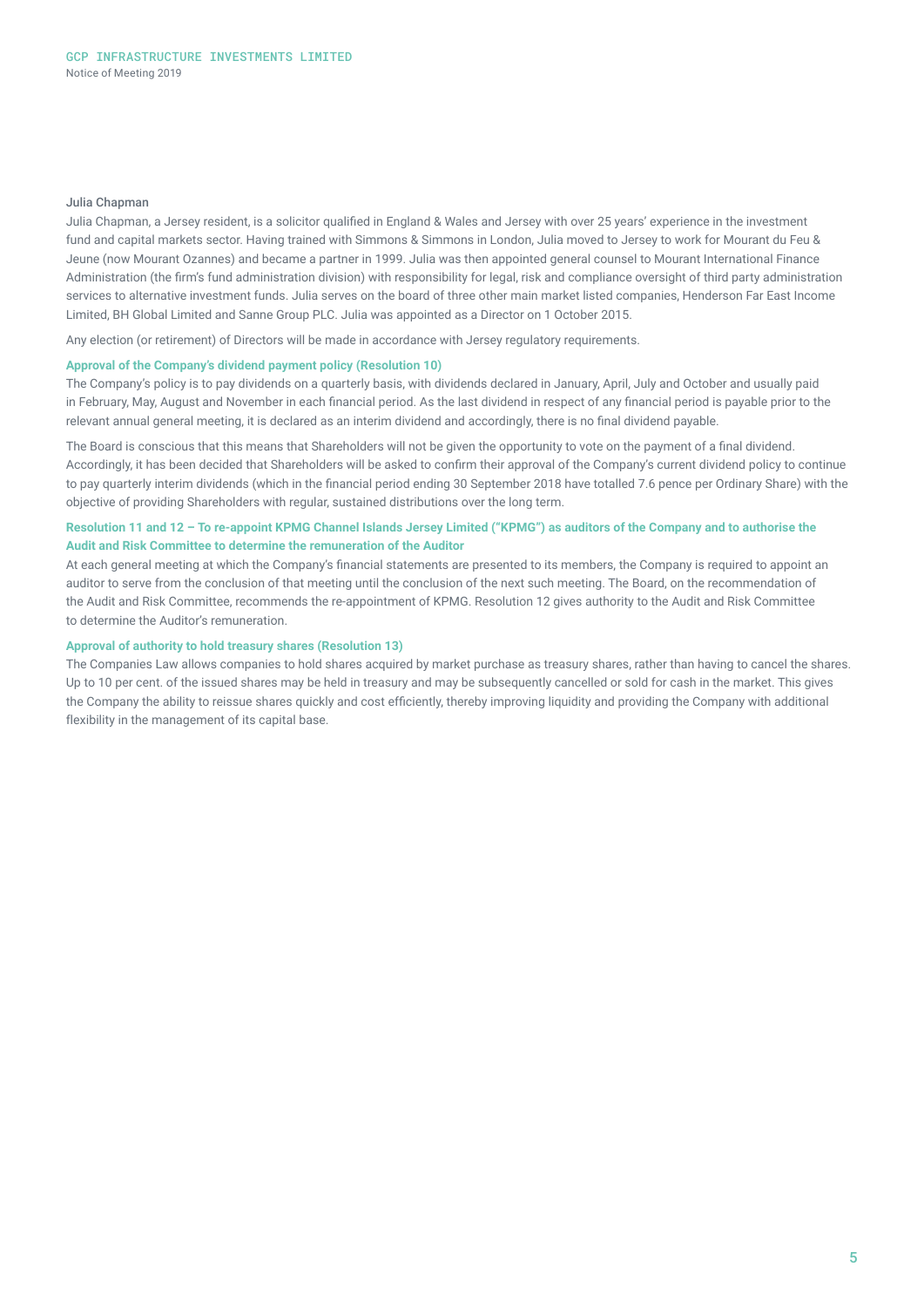# LETTER FROM THE CHATRMAN CONTINUED OF GCP INFRASTRUCTURE INVESTMENTS LIMITED

# SPECIAL RESOLUTIONS

**Resolutions 14 and 15 are proposed as Special Resolutions. A Special Resolution requires a majority of at least two-thirds of Shareholders entitled to vote and present in person or by proxy to vote in favour in order for it to be passed.** 

## **Approval of the market purchases of Ordinary Shares (Resolution 14)**

The Directors may consider repurchasing Ordinary Shares in the market if they believe it to be in Shareholders' interests as a whole and as a means of correcting any imbalance between supply of and demand for the Ordinary Shares.

The Directors will only make such repurchases through the market at prices (after allowing for costs) below the relevant prevailing published NAV per Ordinary Share in accordance with guidelines established from time-to-time by the Board. Purchases of Ordinary Shares may be made only in accordance with the Companies Law, the Listing Rules, the Disclosure Guidance and Transparency Rules and the Market Abuse Regulation. The maximum price that may be paid by the Company on the repurchase of any Ordinary Shares pursuant to such a general authority is the higher of (i) 105 per cent, of the average of the middle market quotations for the Ordinary Shares for the five Business Days immediately preceding the date of purchase; and (ii) that stipulated by the regulatory technical standards adopted by the EU pursuant to the Market Abuse Regulation from time to time.

Shareholders should note that the purchase of Ordinary Shares by the Company is at the absolute discretion of the Directors and is subject to the working capital requirements of the Company and the amount of cash available to the Company to fund such purchases.

The authority sought would replace the authority given to the Directors on 9 February 2018. The maximum number of Ordinary Shares authorised to be purchased pursuant to this authority would be 131,423,152 representing 14.99 per cent of the total number of Ordinary Shares in issue as at the Latest Practicable Date, and the maximum and minimum prices to be paid for such shares are stated in the Resolution.

## **Disapplication of pre-emption rights (Resolution 15)**

In order for the Directors to continue to have the authority, in certain circumstances, to issue equity securities (as defined in the Articles) for cash free of the pre-emption rights conferred by the Articles ("Pre-Emption Rights"), such Pre-Emption Rights must be disapplied. Shareholders are therefore being asked to approve, by way of Special Resolution at the Annual General Meeting, the disapplication of the Pre-Emption Rights in respect of the issue of equity securities up to 87,673,884 Ordinary Shares, representing 10 per cent. of the Ordinary Shares in issue as at the Latest Practicable Date). The authority sought in this Resolution 15 is a standalone general authority in standard form.

### **Action to be taken**

The action to be taken in respect of the AGM depends on whether you hold your Ordinary Shares in certificated form or in uncertificated form (that is, in CREST).

#### **Certificated Shareholders**

Please check that you have received a Form of Proxy for use in respect of the AGM with this document.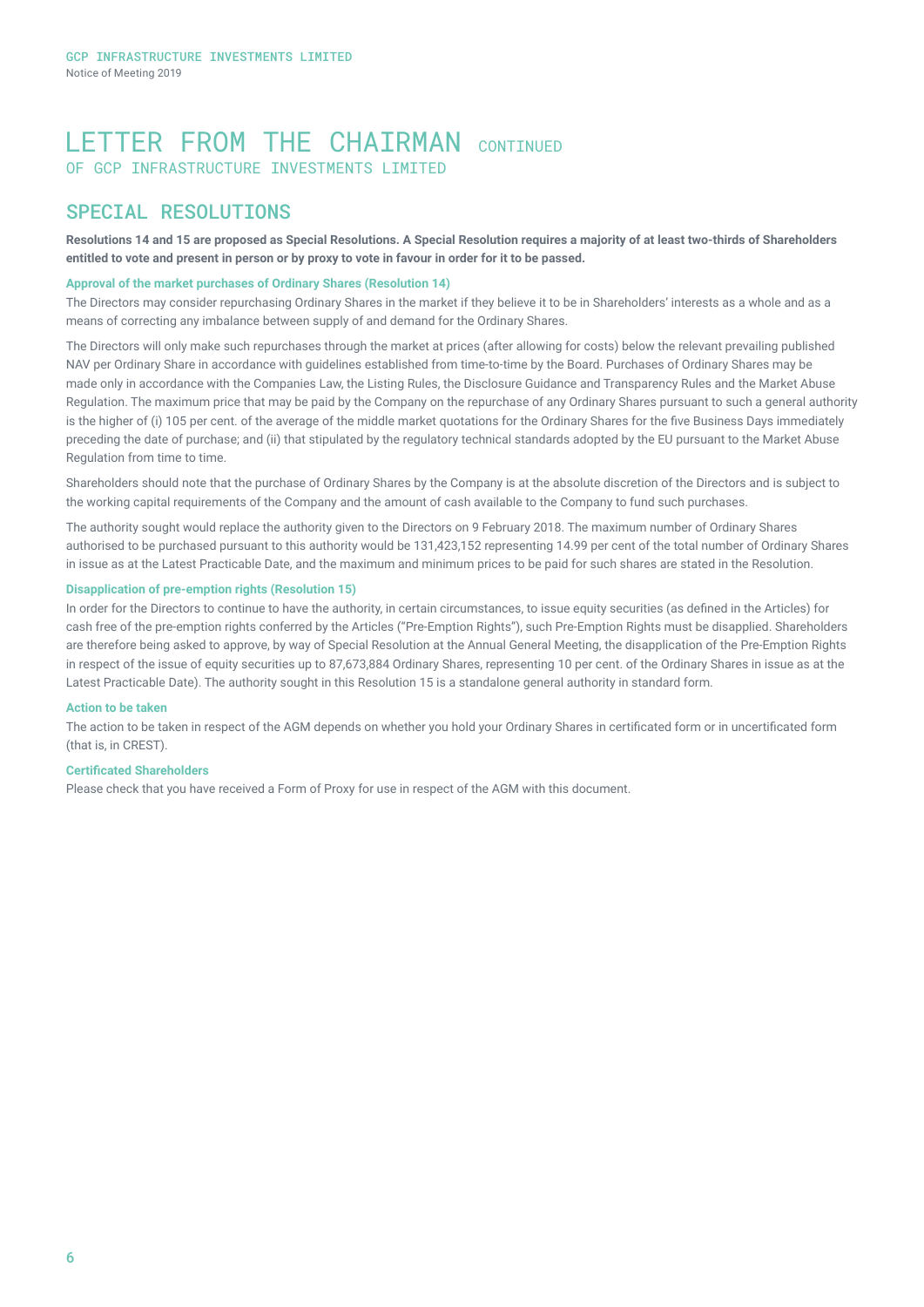**Whether or not you propose to attend the AGM in person, you are strongly encouraged to complete, sign and return your Form of Proxy in accordance with the instructions printed thereon as soon as possible, but in any event so as to be received by the Registrar at Link Market Services (Jersey) Limited, 12 Castle Street, St Helier, Jersey JE2 3RT no later than 11.00 a.m. (GMT) on 12 February 2019.**

Submission of the Form of Proxy will enable your vote to be counted at the AGM in the event of your absence. The completion and return of the Form of Proxy will not prevent you from attending and voting at the AGM, or any adjournment thereof, in person should you wish to do so.

#### **Uncertificated Shareholders**

CREST members can appoint proxies using the CREST electronic proxy appointment service and transmit a CREST Proxy Instruction in accordance with the procedures set out in the CREST Manual (available via www.euroclear.com/CREST).

**Whether or not you propose to attend the AGM in person, you are strongly encouraged to complete your CREST Proxy Instruction in accordance with the procedures set out in the CREST Manual as soon as possible, but in any event so as to be received by the Registrar, CREST ID RA10, no later than 11.00 a.m. (GMT) on 12 February 2019.**

This will enable your vote to be counted at the AGM in the event of your absence. The completion and return of the CREST Proxy Instruction will not prevent you from attending and voting at the AGM, or any adjournment thereof, in person should you wish to do so.

#### **Recommendation**

The Board considers all of the Resolutions to be in the best interests of Shareholders as a whole and recommend that you vote in favour of the Resolutions, as they intend to do in respect of their own beneficial holdings currently representing, in aggregate, 0.065 per cent. of the issued share capital of the Company.

Yours faithfully,

**Ian Reeves CBE**  Chairman For and on behalf of GCP Infrastructure Investments Limited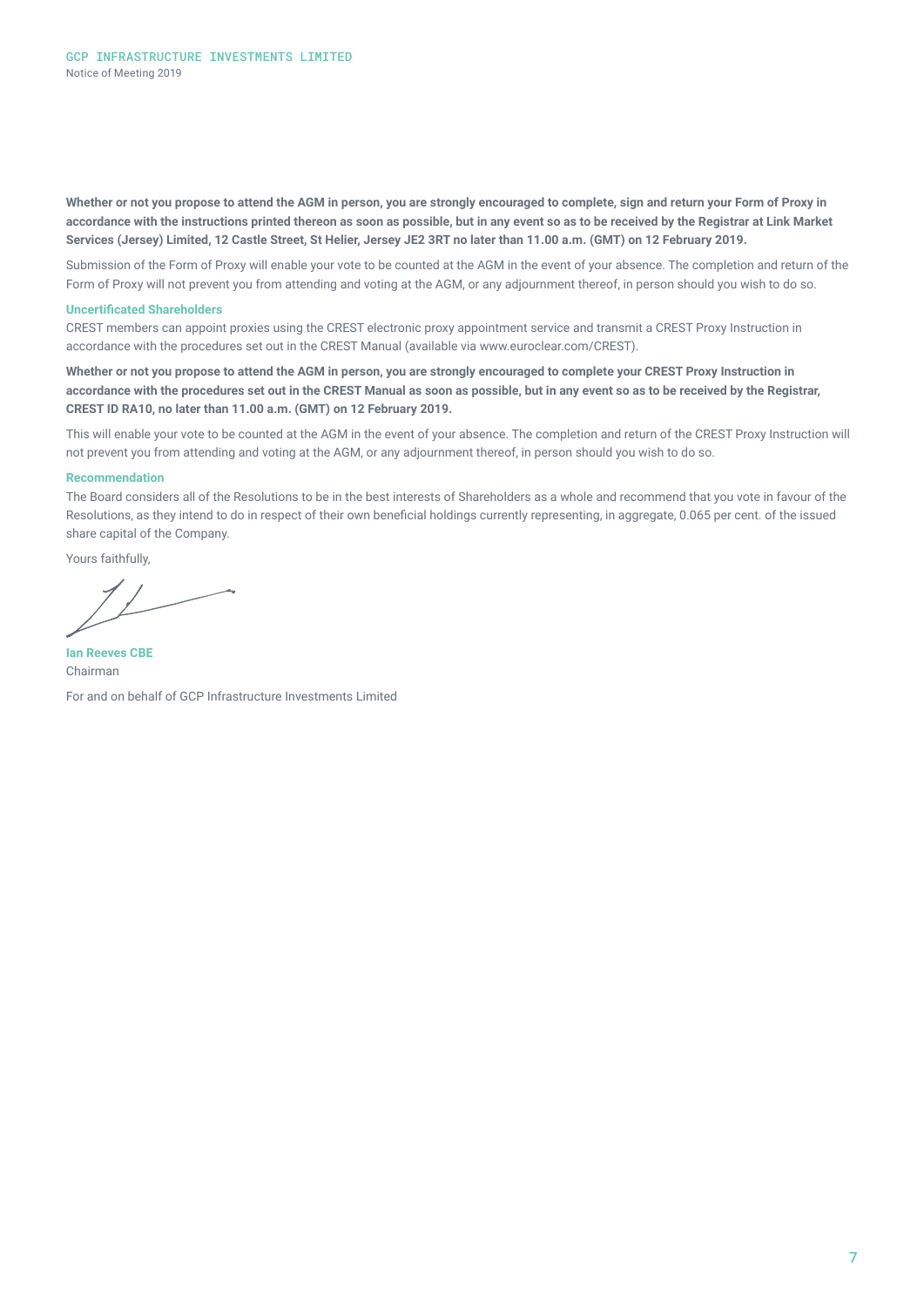# DEFINITIONS

The following definitions apply throughout this document, unless the context requires otherwise:

"Annual General Meeting" or "AGM" the annual general meeting of the Company to be held at 12 Castle Street, St Helier, Jersey JE2 3RT at 11.00 a.m. (GMT) on 14 February 2019 convened by the Notice of Annual General Meeting (including any adjournment thereof), and at which the Resolutions will be proposed "Articles" the articles of association of the Company in force from time to time "Board" the board of Directors of the Company "Business Day" a day (except Saturday or Sunday) on which banks in the City of London and Jersey are normally open for business or such other day as the Directors determine "Circular" this document, including the Notice of the AGM "Companies Law" the Companies (Jersey) Law 1991, as amended, and any subsidiary legislation from time to time made thereunder, including any statutory modifications or re-enactments for the time being in force "Company" GCP Infrastructure Investments Limited, a company incorporated in Jersey with registered number 105775 "CREST" the system of paperless settlement of trades in securities and the holding of uncertificated securities operated by Euroclear UK & Ireland Limited in accordance with the Uncertificated Securities Regulations 2001 (SI 2001/3755) "CREST Manual" the manual, as amended from time to time, produced by Euroclear UK & Ireland Limited describing the CREST system and supplied by Euroclear UK & Ireland Limited to users and participants thereof "CREST Proxy Instruction" a proxy instruction message submitted through CREST in accordance with the CREST Manual (available via www.euroclear.com/ CREST) "C Shares" C shares of £0.01 each in the capital of the Company "Deferred Shares" Deferred shares of £0.01 in the capital of the Company "Directors" the directors of the Company from time to time "Disclosure Guidance and Transparency Rules" the disclosure guidance and transparency rules made by the Financial Conduct Authority under Part VI of FSMA "Form of Proxy" the form of proxy which accompanies this document for use by Shareholders who hold their Ordinary Shares in certificated form in relation to voting at the Annual General Meeting "FSMA" the Financial Services and Markets Act 2000 of the United Kingdom (as amended) "GMT" Greenwich Mean Time

"Latest Practicable Date" 2 January 2019 "Listing Rules" the listing rules made by the UKLA pursuant to Part VI of FSMA "London Stock Exchange" London Stock Exchange plc "Market Abuse Regulation" the EU Market Abuse Regulation (596/2014) "Notice of Annual General Meeting" the notice of the Annual General Meeting set out at the end of this document "Ordinary Resolution" a resolution passed by a simple majority of the votes of the Shareholders entitled to vote and voting in person or by proxy at the Annual General Meeting "Ordinary Shares" ordinary shares of £0.01 each in the capital of the Company "Registrar" Link Market Services (Jersey) Limited of 12 Castle Street, St Helier, Jersey JE2 3RT "Resolutions" the resolutions to be proposed at the Annual General Meeting "Shareholder(s)" a holder or holders of Ordinary Shares in the Company "Special Resolution" a resolution of the Company passed as a special resolution in accordance with the Companies Law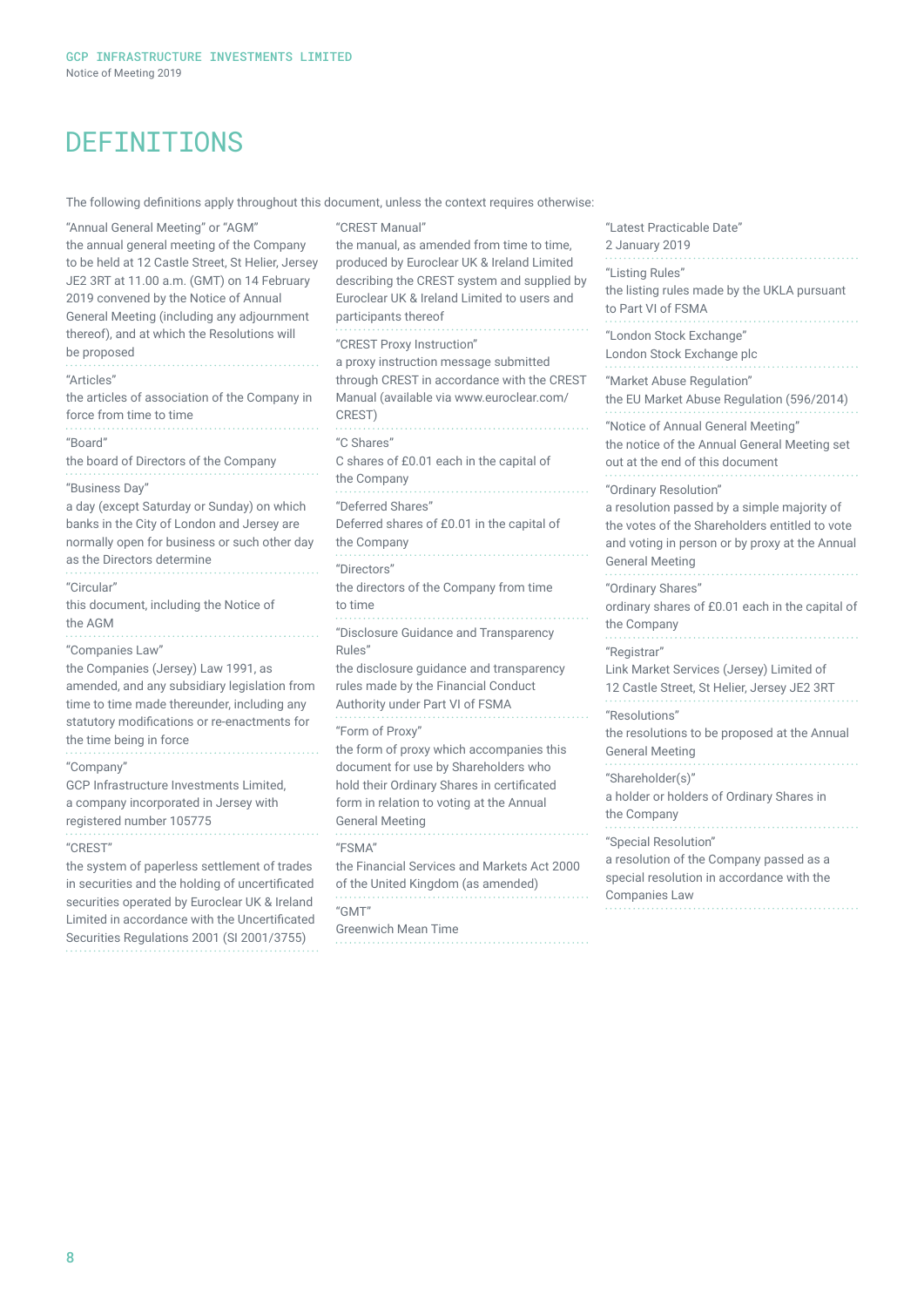# NOTICE OF ANNUAL GENERAL MEETING

**NOTICE IS GIVEN** that an Annual General Meeting of GCP Infrastructure Investments Limited (the "Company") will be held at 12 Castle Street, St Helier, Jersey JE2 3RT on 14 February 2019 at 11.00 a.m. (GMT) to consider and, if thought fit, pass the following resolutions, of which Resolutions 1 to 13 (inclusive) will be proposed as Ordinary Resolutions and Resolutions 14 and 15 shall be proposed as Special Resolutions.

# ORDINARY RESOLUTIONS

- 1. THAT the Report of the Directors of the Company (the "Directors") and the audited financial statements for the year ended 30 September 2018 be received and adopted.
- 2. THAT the Directors' remuneration report for the year ended 30 September 2018 be approved.
- 3. THAT Ian Reeves CBE be re-elected as a director of the Company.
- 4. THAT Clive Spears be re-elected as a director of the Company.
- 5. THAT Paul de Gruchy be re-elected as a director of the Company.
- 6. THAT David Pirouet be re-elected as a director of the Company.
- 7. THAT Michael Gray be re-elected as a director of the Company.
- 8. THAT Julia Chapman be re-elected as a director of the Company.
- 9. THAT Clive Spears be re-elected as Senior Independent Director of the Company.
- 10.THAT the Company's dividend policy to continue to pay quarterly interim dividends per financial period (which in the financial period ending 30 September 2018 have totalled 7.6 pence per Ordinary Share), with the objective of regular, sustained distributions over the long term be approved.
- 11.THAT KPMG Channel Islands Jersey Limited be re-appointed as Auditors to the Company to hold office from the conclusion of the Annual General Meeting to the conclusion of the next annual general meeting at which financial statements are laid before the Company.
- 12.THAT the remuneration of KPMG Channel Islands Jersey Limited be determined by the Audit and Risk Committee.
- 13.THAT, conditional on the passing of Resolution 14, the Company be authorised to hold Ordinary Shares purchased pursuant to the authority granted under Resolution 14 as treasury shares.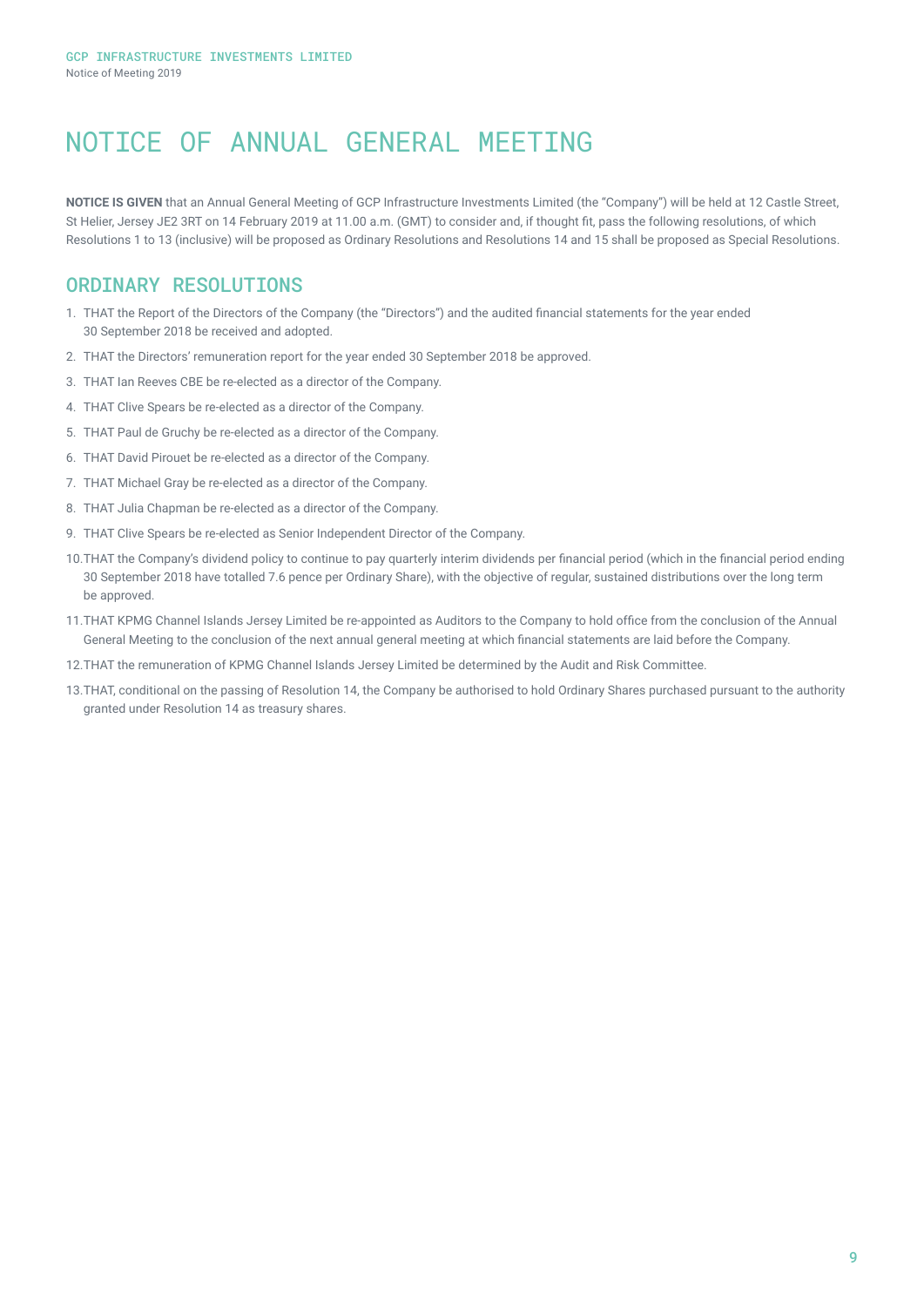# NOTICE OF ANNUAL GENERAL MEETING CONTINUED

# SPECIAL RESOLUTIONS

- 14.THAT, in substitution for all existing authorities, the Company be generally and unconditionally authorised to make market purchases of up to 131,423,152 Ordinary Shares (representing approximately 14.99 per cent. of the issued share capital as at the Latest Practicable Date prior to the publication of this Notice of Annual General Meeting) in accordance with the Articles on such terms as the Directors think fit, provided that:
	- a) the minimum price, exclusive of any expenses, which may be paid for each Ordinary Share is one pence per Ordinary Share; and
	- b) the maximum price, exclusive of any expenses, which may be paid for each Ordinary Share is an amount equal to the higher of:
		- i) 105 per cent. of the average of the middle market quotations for an Ordinary Share (as derived from the Daily Official List of London Stock Exchange plc) for the five Business Days immediately preceding the day on which the Ordinary Share is contracted to be purchased; and
		- ii) that stipulated by the regulatory technical standards adopted by the EU pursuant to the Market Abuse Regulation; and
	- c) the authority hereby conferred shall expire, unless previously revoked or varied, at the conclusion of the Company's annual general meeting in 2020, except in relation to the purchase of Ordinary Shares the contract for which was concluded before the expiry of this authority and which will or may be executed wholly or partly after such expiry.
- 15.THAT, in substitution for all previous authorities, the Directors of the Company be and are hereby generally and unconditionally authorised to allot and issue an aggregate of up to 87,673,884 Ordinary Shares for cash (representing approximately 10 per cent. of the issued share capital at the Latest Practicable Date prior to the publication of this Notice of Annual General Meeting) as if any pre-emption rights conferred by the Articles did not apply to such allotment and issue, such authority to expire after the conclusion of the Company's annual general meeting in 2020 or, if earlier, close of business on 14 May 2020 (unless previously renewed, varied or revoked by the Company in general meeting) save that the Company may at any time prior to the expiry of such authority, make an offer or enter into an agreement which would, or might, require Ordinary Shares to be allotted and issued (and/or sold from treasury) after the authority expires and the Directors may allot and issue Ordinary Shares under any such offer or agreement as if such authority had not expired.

By order of the Board of Directors

**Link Alternative Fund Services (Jersey) Limited Secretary** 

8 January 2019

## **Registered Office**

12 Castle Street St Helier Jersey JE2 3RT

**Defined terms used in this Notice of AGM shall bear the same meanings as those ascribed to them in the Circular issued by the Company to the Shareholders dated 8 January 2019.**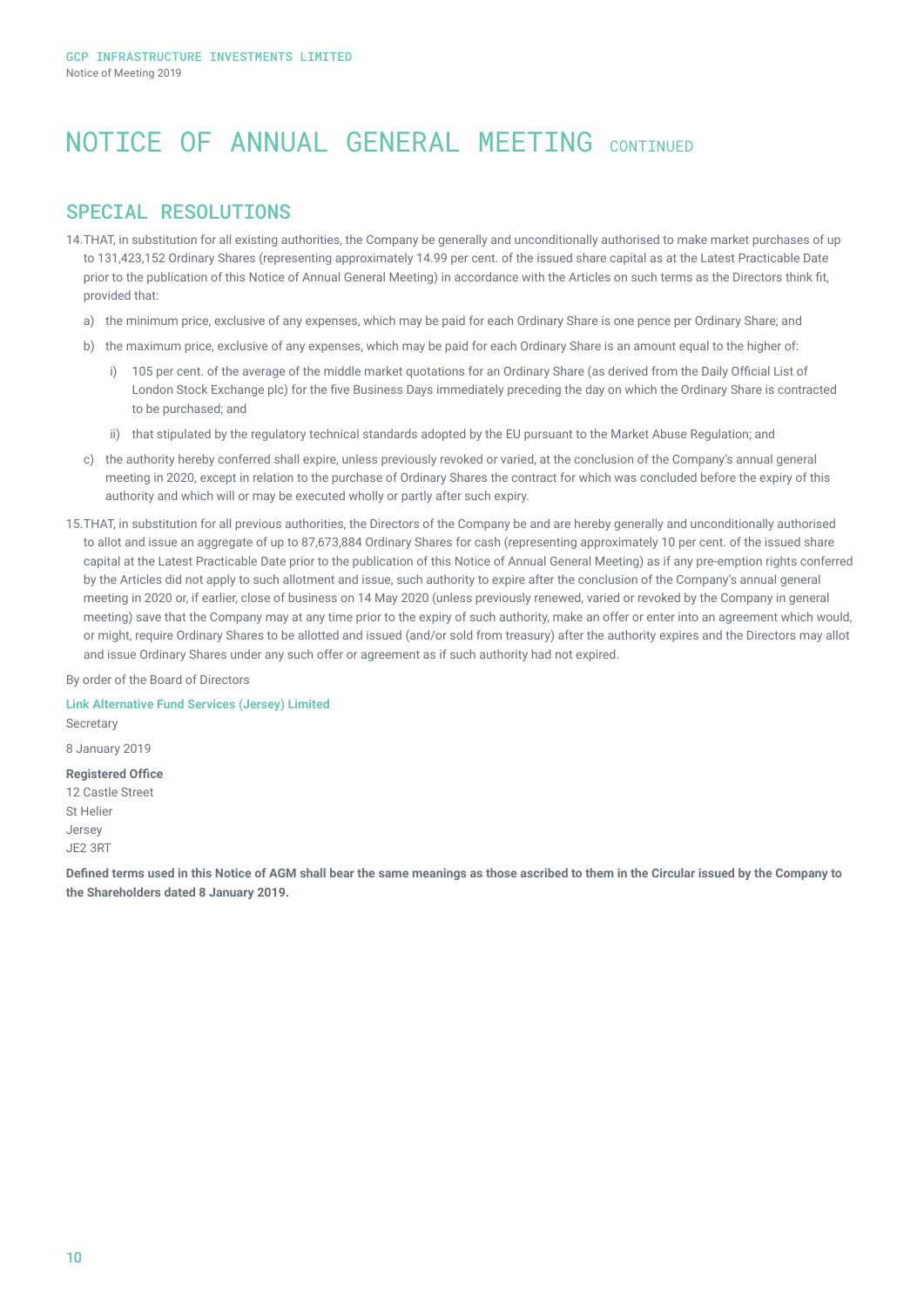# **NOTES**

- 1. A Shareholder is entitled to appoint one or more proxies to exercise all or any of the shareholder's rights to attend, speak and vote at the AGM. A proxy need not be a Shareholder of the Company and a Shareholder may appoint more than one proxy in relation to a meeting to attend, speak and vote on the same occasion provided that each proxy is appointed to exercise the rights attached to a different share or shares held by a Shareholder. To appoint more than one proxy, the proxy form should be photocopied and the name of the proxy to be appointed indicated on each form together with the number of shares that such proxy is appointed in respect of
- 2. In accordance with Article 40 of the Companies (Uncertificated Securities) (Jersey) Order 1999, for the purpose of serving the Notice of Annual General Meeting, the Company has fixed close of business on 2 January 2019 as the record date for determining the Shareholders entitled to receive notice of the Annual General Meeting and the Form of Proxy, so that such persons entered on the Company's register of members at that time are the persons so entitled.
- 3. A Form of Proxy is enclosed with this circular. In order to be valid any proxy form or other instrument appointing a proxy must be returned duly completed by one of the following methods no later than 11.00 a.m. (GMT) on 12 February 2019:
	- ― **(for certificated shareholders)** In hard copy form by post, by courier, or by hand to the following address: Link Market Services (Jersey) Limited 12 Castle Street, St. Helier, Jersey, JE2 3RT, Channel Islands
	- ― **(for certificated shareholders)** You may submit your proxy electronically using the Shareportal Service at www.linksignalhub.com. You will be asked to enter your Investor Code (IVC) printed on the share certificate and agree to certain terms and conditions. On submission of your vote you will be issued with a reference number. For an electronic proxy appointment to be valid, it must be received by the Registrar no later than 11:00 a.m. (GMT) on 12 February 2019. If not already registered for the share portal you will need your investor code. If you cannot locate your investor code, please contact Link Asset Services helpline on 0871 664 0300 (calls cost 10 pence per minute plus network extras) (from outside the UK: + 44 (0) 20 8639 3399) between 9.00 a.m. and 5.30 p.m. on Business Days.
	- ― **(for uncertificated shareholders only)** In electronic form through CREST please see the heading 'CREST Members' below.
- 4. Submission of a proxy appointment will not preclude a Shareholder from attending and voting at the AGM should they wish to do so.
- 5. To direct your proxy on how to vote on the resolutions, mark the appropriate box on your proxy form with an 'X'. To abstain from voting on a resolution, select the relevant "Vote withheld" box. A vote withheld is not a vote in law, which means that the vote will not be counted in the calculation of votes for or against the resolution. If no voting indication is given, your proxy will vote or abstain from voting at his or her discretion. Your proxy will vote (or abstain from voting) as he or she thinks fit in relation to any other matter which is put before the AGM.
- 6. Pursuant to the Companies (Uncertificated Securities) (Jersey) Order 1999, the Company specifies that only those shareholders registered in the register of members of the Company by close of business on 12 February 2019 shall be entitled to attend and vote at the AGM (or appoint a proxy) in respect of the number of shares registered in their name at that time. Changes to entries on the register of members after close of business on 12 February 2019 shall be disregarded in determining the rights of any person to attend or vote at the AGM (or appoint a proxy).
- 7. **Joint holders:** In the case of joint holders, where more than one of the joint holders purports to appoint a proxy, only the appointment submitted by the most senior holder will be accepted. Seniority is determined by the order in which the names of the joint holders appear in the Company's register of members in respect of the joint holding (the first-named being the most senior).
- 8. **Corporate representatives:** Any corporation which is a Shareholder can appoint one or more corporate representatives who may exercise on its behalf all of its powers as a Shareholder. In the event that a corporation authorises more than one person and more than one of them purports to exercise powers as a Shareholder (a) if they purport to exercise a power in the same way, the power is treated as exercised in that way; and (b) if they do not purport to exercise the power in the same way, the power is treated as not exercised.
- 9. **Power of attorney:** Any power of attorney or any other authority under which your proxy form is signed (or a duly certified copy of such power or authority) must be returned to the registered office with your proxy form.